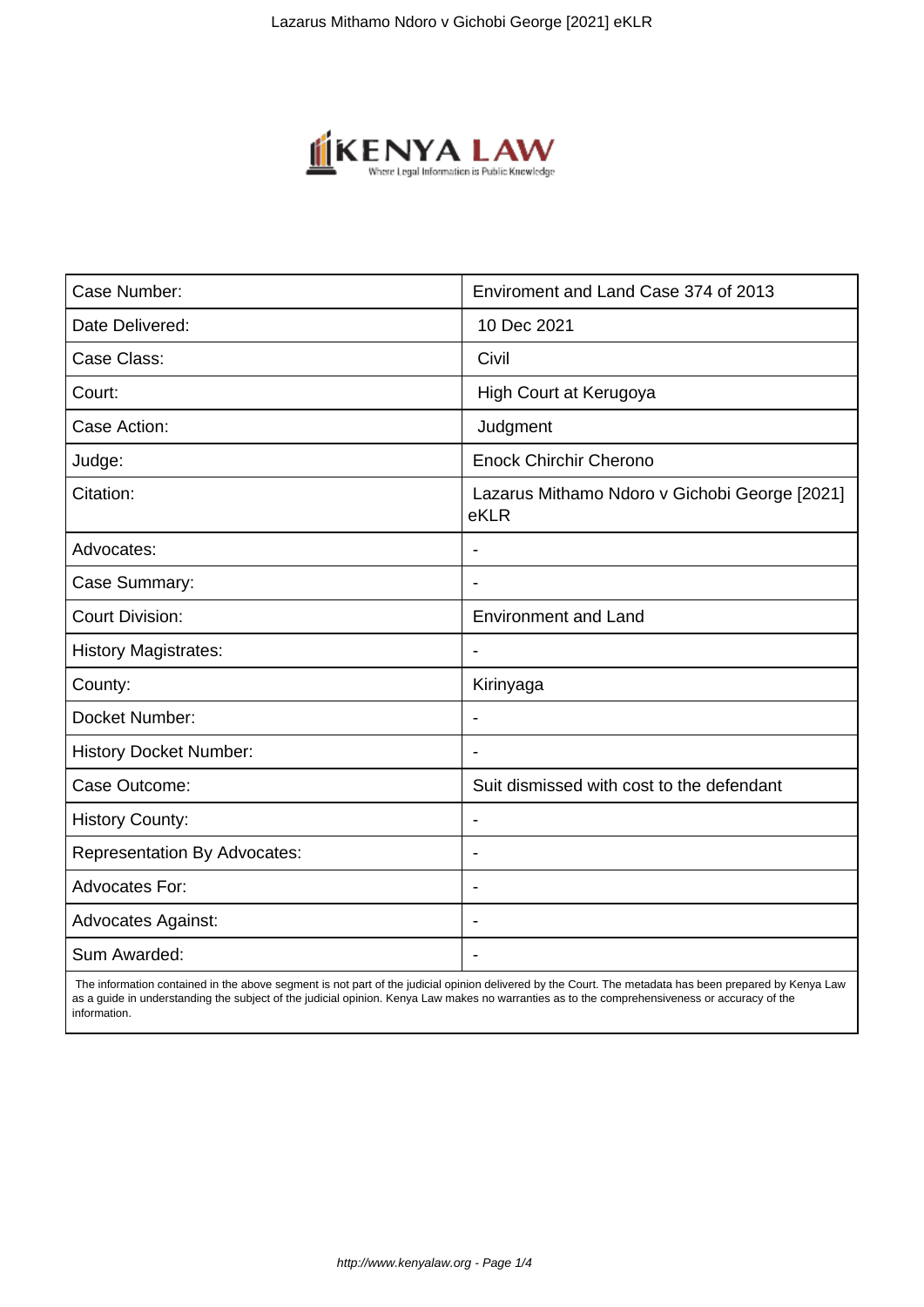## **REPUBLIC OF KENYA**

## **IN THE ENVIROMENT AND LAND COURT**

# **AT KERUGOYA**

# **ELC CASE NUMBER 374 OF 2013**

## **LAZARUS MITHAMO NDORO.......PLAINTIFF**

## **VERSUS**

## **GICHOBI GEORGE..................................DEFENDANT**

#### **JUDGMENT**

1. The Plaintiff instituted this case vide a plaint dated 19/02/2008 and Amended on 17/03 2020 in which he is seeking the following orders;

a. A declaration that the subsequent registration of land parcel No. KABARE/MIKAKARA/589 in the Defendants name was illegal, null and void.

b. The Land Registrar, Kerugoya District(sic), be ordered to cancel the entries in number 7, 8 and 9 of the Register to land parcel No. Kabare/Mikarara/589 and the land to revert back to the Plaintiff.

c. That the Defendant, his family members, servants and/or agents be forcefully evicted from the land parcel No. Kabare/Mikarara/589 to give vacant possession to the plaintiff.

d. The O.C.S Kerugoya Police Station do provide security for the eviction exercise.

e. That the cost of the suit be ordered against the Defendant

f. Any other or better relief this Honourable Court deem fit to grant.

The Defendant filed a statement of defence dated 16<sup>th</sup> November, 2020.

#### **2. PLAINTIFF'S CASE**

The Plaintiff testified as PW1 on 1/7/2019 and stated that the Defendant refused to vacate from the suit property which he bought from his Father, one George Mangoti. He stated that he bought the suit land in the year 2006 and paid the full purchase price in the year 2007. They even went to the Land Board where they were issued with consent to transfer. He was referred his witness statement recorded on 25/09/2015 which he adopted in his evidence. The witness further stated that he later came to learn that the Defendant herein took his father to Land Disputes Tribunal where he was not a party. He now wants this court to cancel the name of the Defendant and be substituted with his name as the proprietor. The Plaintiff also wants the Defendant and his family to be evicted from the suit property. He alleged that he obtained title to the suit land on 02/08/2007. He further stated that the Defendant was not there when he obtained title to the suit land and that when he filed this suit, he did not know that the Defendant had been issued with a title deed in respect of the same parcel of land. The Plaintiff also stated that according to the certificate of official search he obtained, it shows that the Defendant went to the tribunal where he obtained an order which he used to register himself as proprietor.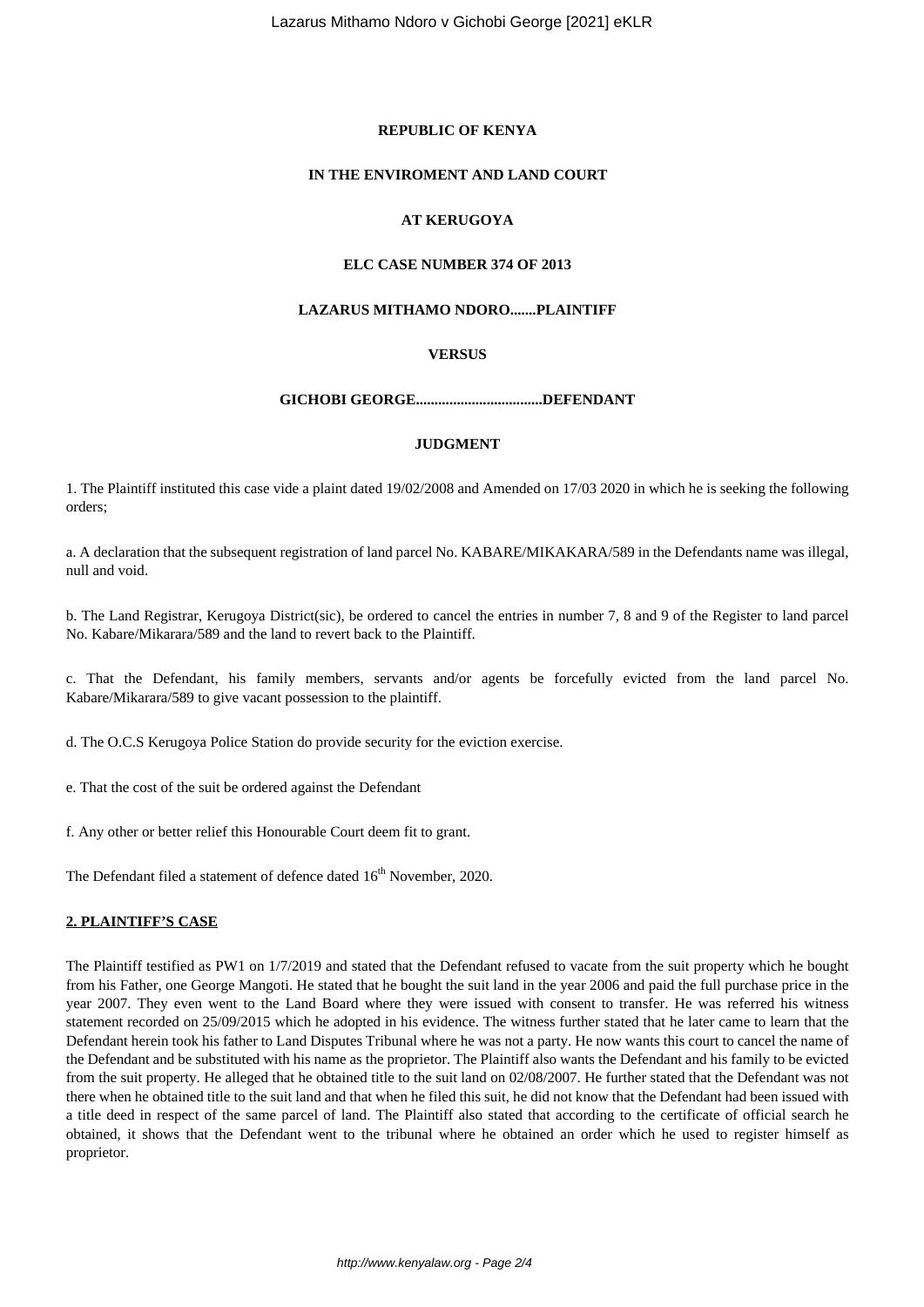3. PW2 was one Boniface Gitari Mira. He was referred his witness statement recorded on 13/08/2019 which he adopted in his evidence. In his testimony, the witness stated that he knew the Plaintiff in this case after the Defendant's father, one George Mangore told him that he had sold a parcel of land to him(plaintiff). The witness also confirmed that he bought land from the said George Mangore. He used to visit the Defendant's Father to borrow him a bricks machine which he owned and the said George Mangore could tell him that he had a parcel of land he was desirous of selling. He once accompanied the Plaintiff to the suit land and on the way they met the Defendant's mother who asked the Plaintiff whether he had allowed someone to use his land. The Plaintiff answered in the negative. The Defendant's mother confirmed in her presence that the Plaintiff had completed paying the purchase price and that the plaintiff did not owe them any monies. In cross-examination, the witness stated that he was not a witness in the sale of the suit land between the plaintiff and the Defendant's Father.

#### **4. DEFENDANT'S CASE**

The Defendant was referred his witness statement dated 13/07/2013. He stated that he came to know the Plaintiff after he filed the suit herein. He stated that he has lived on the suit land with his family since he was a young boy. He further stated that when his father sub-divided the suit land number Kabare/Mikarara/589 for his children, he was given his portion where he lives with his family. He stated that he is not aware of any sale of the suit land by his father to the Plaintiff as the same is registered in his name. He stated that he had sued his father in the Land Disputes Tribunal where the Tribunal gave an order that the suit land belonged to him. He further stated that the award by the tribunal was subsequently adopted by the Magistrate's Court. He later took the decree to the lands office where he was registered as proprietor of the suit land.

## **5. PLAINTIFF'S SUBMISSIONS**

The Plaintiff through the Firm of Agnes Wanjku Maina & Company Advocates submitted on four issues. First, on whether the cancellation of the plaintiff's certificate of title to L.R No. Kabare/Mikarara/589 was procedural and whether the plaintiff was condemned unheard in GICHUGU LANDS DISPUTE TRIBUNAL COURT CASE No. 24/2007 and S.R.M's Kerugoya Case L.D.T No. 8 of 2008 rendering the award and subsequent orders null and void *ab initio.* On this issue, the learned Counsel argued that according to the green card dated 08/11/2009, the plaintiff's certificate of title was cancelled vide a court order pursuant to L.D.T. No. 8 of 2008 and the defendant was issued with a new title on 25/08/2010. She contends that the matter in Gichugu Tribunal No. 24/2007 proceeded in the plaintiff's absence that eventually led to the cancellation of his title deed to the suit property. She cited HALSBURY'S LAW OF ENGLAND 5<sup>th</sup> Edition Vol. 61 page 539 on the *audi alteram partem***. The learned** counsel also referred to the case of **REPUBLIC V THE HON. CHIEF JUSTICE OF KENYA & OTHERS EX-PARTE MOIJO MATAIYA OLE KEIWA NAIROBI H.C.M.C.A. NO. 1298 OF 2004 and MACFOY V UNITED AFRICA COMPANY LTD (1961)3 ALL ER 1169.**

6. The second issue is whether the Gichugu Lands Tribunal Court Case No. 24/2007 lacked jurisdiction in respect to the determination of ownership of the suit land. On this one the Learned Counsel argued that from the proceedings to the Gichugu Land Disputes Tribunal, the Tribunals award demanded that the Defendant herein, George Kabiro Mangore, does allocate another portion of land to the Plaintiff and leave the suit land to the Defendant in this matter. According to her, it is evidently clear from the repealed Land Disputes Tribunal that the tribunal lacked jurisdiction and thus the subsequent award is rendered null and void ab initio as the tribunal acted ultra vires.

#### **7. THE DEFENDANTS SUBMISSIONS**

The Defendant who is acting in person made brief submissions and argued that it is trite law that parties are bound by their pleadings. The Defendant further submitted that from the pleadings and proceedings, the Plaintiff admitted that the Defendant obtained the title deed pursuant to a decree issued by court upon adoption of the Tribunal's award as an order of the court. He submitted that there is no express prayer sought in the plaint to declare the award and the subsequent decree as illegal for lack of jurisdiction. He cited the case of **FLORENCE NYABOKE MACHANI -V-MOGERE AMOSI OMBUI & 2 OTHERS (2014) e KLR.** He argued that this Court has not been invited to interrogate the competence or otherwise of the award and the Decree, in the prayers in the plaint. That the Decree was issued by a Court of competent jurisdiction and that the same has not been set aside or appealed against. That it remains binding, issue of jurisdiction notwithstanding. In conclusion, the defendant submitted that the issues raised in the submissions are against the wrong party since the Hon. Attorney General has not been joined and that those issues have not been raised in the body of the plaint or the prayers in the plaint. As a parting shot, the defendant submitted that the plaintiff purported to purchase land that was already occupied. He never did due diligence and that he has himself to blame for being